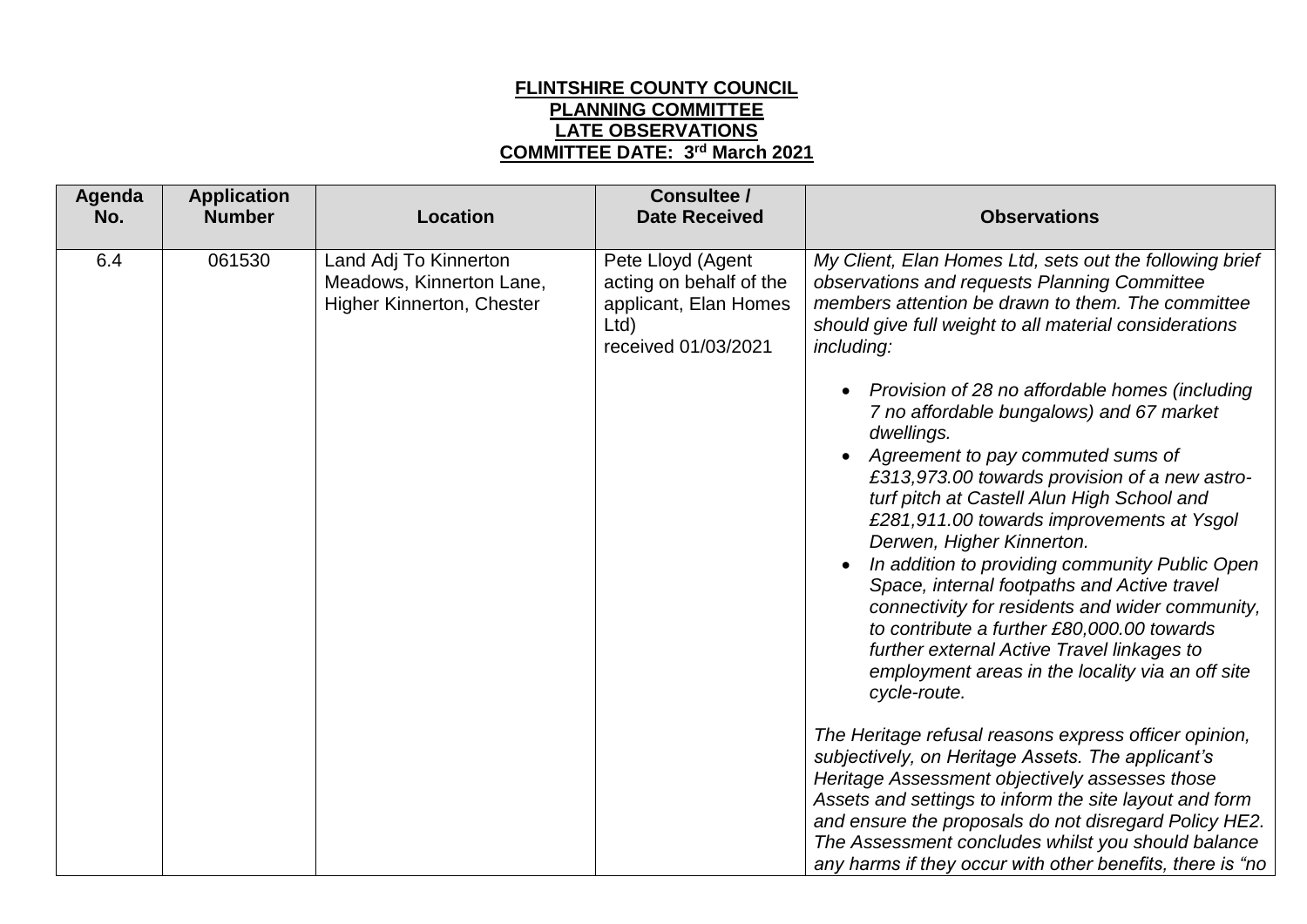| Agenda<br>No. | <b>Application</b><br><b>Number</b> | <b>Location</b> | Consultee /<br><b>Date Received</b> | <b>Observations</b>                                                                                                                                                                                                                                                                                                                                                                                                                                                                                                                                                                                                                                                                                                                                                                                                                                                                                                                                                                                                                                                                                                                                                                                                                                                                                                                                                                                                                                                                                                                                                                             |
|---------------|-------------------------------------|-----------------|-------------------------------------|-------------------------------------------------------------------------------------------------------------------------------------------------------------------------------------------------------------------------------------------------------------------------------------------------------------------------------------------------------------------------------------------------------------------------------------------------------------------------------------------------------------------------------------------------------------------------------------------------------------------------------------------------------------------------------------------------------------------------------------------------------------------------------------------------------------------------------------------------------------------------------------------------------------------------------------------------------------------------------------------------------------------------------------------------------------------------------------------------------------------------------------------------------------------------------------------------------------------------------------------------------------------------------------------------------------------------------------------------------------------------------------------------------------------------------------------------------------------------------------------------------------------------------------------------------------------------------------------------|
|               |                                     |                 |                                     | axiomatic reason to refuse the application on the<br>grounds of harms to heritage assets"<br>The undoubted success of the neighbouring Kinnerton<br>Meadows development -, mixing market and<br>affordable housing, a high quality environment, play<br>space and highways improvements for the village - is<br>an absolute sign of the confidence of Elan Homes Ltd<br>in Higher Kinnerton as a sustainable village where<br>people want to live. This is clearly demonstrated by the<br>Council proposal to allocate 300 homes less than 200<br>metres away along Kinnerton Lane.<br>The clear evidence that this site has no constraints<br>and can be delivered in a timely manner to meet<br>housing needs.<br>Elan Homes Ltd fully supports the plan led system and<br>the certainty it should provide to secure sustainable<br>development. Inspectors continue to set out the<br>position of Welsh Government in respect of<br>Development Plans consistently and clearly and their<br>decisions are a material considerations in their own<br>right. As recently as 23 February 2021 in Flintshire, an<br>Inspector stated: The housing requirement, housing<br>trajectory and LDP strategy are yet to be tested at<br>examination, as a result, I cannot be certain that they<br>are sound, and I afford the Council's arguments little<br>weight. Even if the Council is right the ability to<br>demonstrate an adequate supply of housing does not<br>mean that planning permission should be withheld, it<br>would just not be a material consideration that<br>weighed in favour. |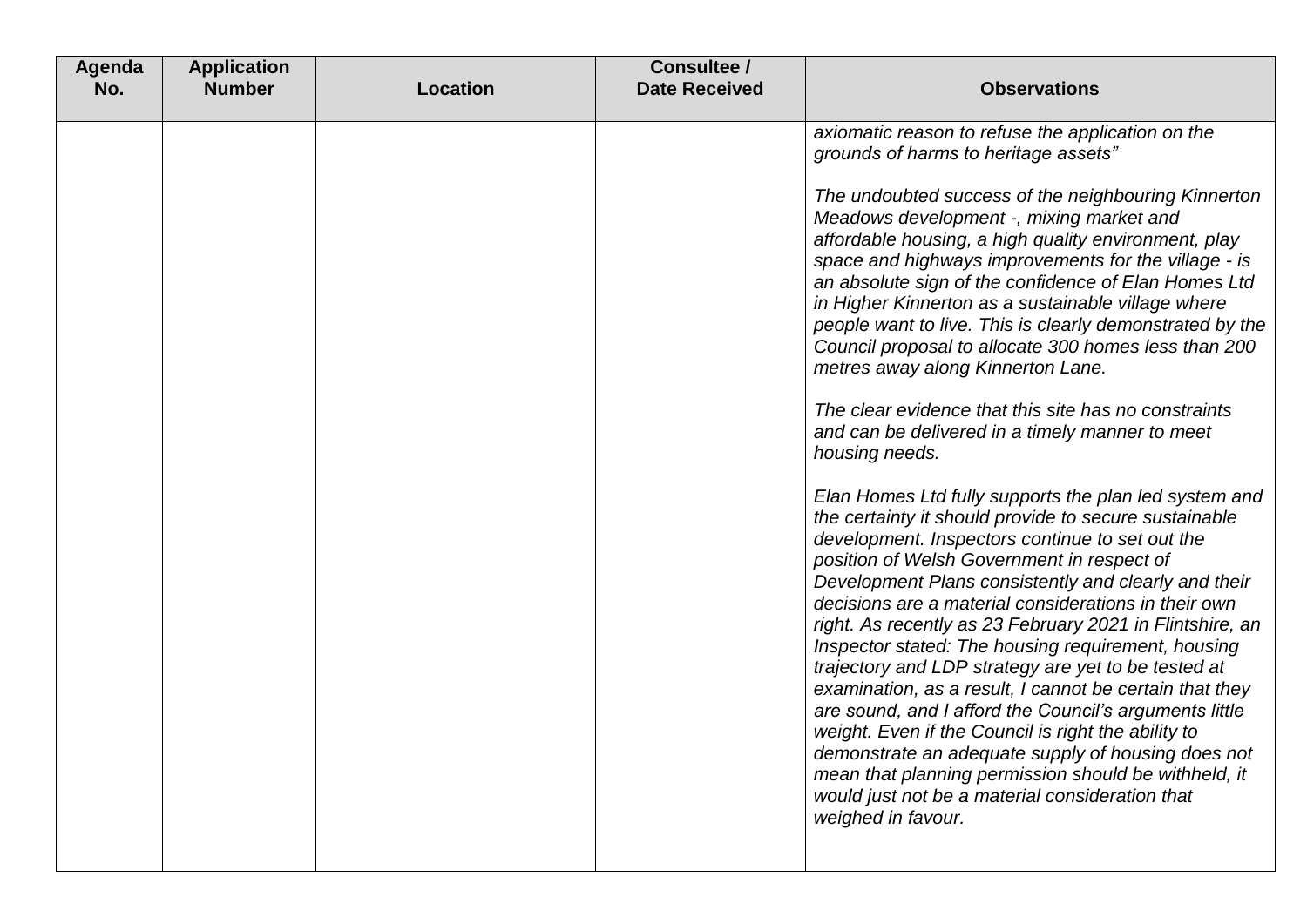| Agenda<br>No. | <b>Application</b><br><b>Number</b> | <b>Location</b> | Consultee /<br><b>Date Received</b> | <b>Observations</b>                                                                                                                                                                                                                                                                                                                                                                                                                                                                                                                                                                                                                                                                                                                                                                                                                                                                                                                                              |
|---------------|-------------------------------------|-----------------|-------------------------------------|------------------------------------------------------------------------------------------------------------------------------------------------------------------------------------------------------------------------------------------------------------------------------------------------------------------------------------------------------------------------------------------------------------------------------------------------------------------------------------------------------------------------------------------------------------------------------------------------------------------------------------------------------------------------------------------------------------------------------------------------------------------------------------------------------------------------------------------------------------------------------------------------------------------------------------------------------------------|
|               |                                     |                 |                                     | A development designed to deliver the strategic<br>placemaking outcomes of Future Wales 2040 and<br>Planning Policy Wales. My client strongly hopes you<br>accept that the scheme benefits and other material<br>considerations strongly weigh in favour of supporting<br>this application and that it would, in fact, compliment<br>not compete with the Councils aspirations and duties<br>to carry out sustainable development.                                                                                                                                                                                                                                                                                                                                                                                                                                                                                                                               |
|               |                                     |                 |                                     | <b>OFFICER RESPONSE</b>                                                                                                                                                                                                                                                                                                                                                                                                                                                                                                                                                                                                                                                                                                                                                                                                                                                                                                                                          |
|               |                                     |                 |                                     | The position expressed by the Inspector at the Plas<br>Ifan appeal, quoted above, was on a specific<br>speculative application and not primarily on the<br>Development Plan. In that case the Inspector<br>struggled with is the lack of definitive guidance in<br>Planning Policy Wales or the Development Plans<br>Manual, in relation to how to assess housing land<br>supply in the absence of the now deleted TAN1, and<br>where an LDP is not yet adopted. The Council is<br>entitled to give material weight to the LDP housing<br>trajectory which has been confirmed by the Welsh<br>Government. In terms of what the trajectory shows, it<br>is an undisputed fact that cannot change at the<br>Examination, that the plan has delivered housing over<br>its first five years at the rate required and in line with<br>its trajectory. It is the Council's position that there is<br>sufficient housing provision in the plan for this to<br>continue. |
|               |                                     |                 |                                     | Even if it is not possible to agree the weight to apply to<br>the land supply position, and as with the Plas Ifan<br>speculative application, there are other valid and<br>material reasons to refuse this speculative application<br>as set out in the committee report. Those reasons are                                                                                                                                                                                                                                                                                                                                                                                                                                                                                                                                                                                                                                                                      |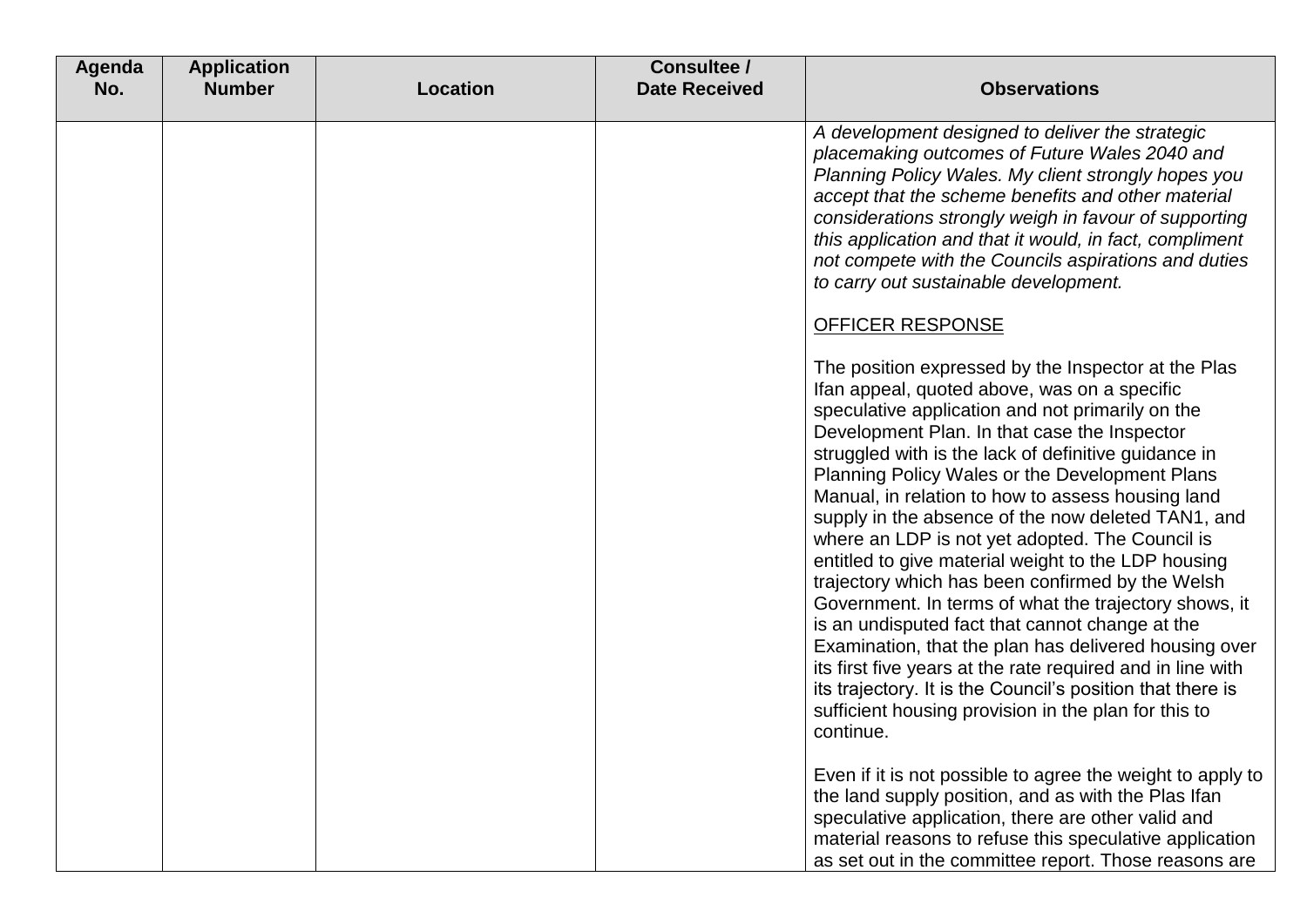| Agenda<br>No. | <b>Application</b><br><b>Number</b> | <b>Location</b> | Consultee /<br><b>Date Received</b>               | <b>Observations</b>                                                                                                                                                                                                                                                                                                                                                                                                                  |
|---------------|-------------------------------------|-----------------|---------------------------------------------------|--------------------------------------------------------------------------------------------------------------------------------------------------------------------------------------------------------------------------------------------------------------------------------------------------------------------------------------------------------------------------------------------------------------------------------------|
|               |                                     |                 |                                                   | not only supported by the view of Council's<br>conservation officer and CPAT, but also reflect recent<br>consideration of the conservation value of the<br>application site by the Lead Inspector for Wales who in<br>determining the appeal on the neighbouring land,<br>appeared to set the position of Welsh Government in<br>relation to heritage impact, that this application now<br>challenges.                               |
|               |                                     |                 | <b>Third Party Comment</b><br>received 03/03/2021 | One further letter of objection has been received in the<br>form of a heritage impact assessment setting out the<br>proposals impact upon the Listed Buildings and the<br>Llwydcoed Royal Park. The report concludes that:                                                                                                                                                                                                           |
|               |                                     |                 |                                                   | The construction of the proposed development<br>Would set a precedent for the area of the medieval<br>royal park to be encroached upon without a full and<br>comprehensive understanding of its historical and<br>archaeological potential.                                                                                                                                                                                          |
|               |                                     |                 |                                                   | It is a contextual response to its setting in relation to<br>the medieval royal park of Llwydcoed and has a range<br>of impacts.                                                                                                                                                                                                                                                                                                     |
|               |                                     |                 |                                                   | Although the royal park of Llwydcoed and the<br>associated archaeology within it is currently an<br>undesignated heritage asset, the detailed<br>historic data relating to its establishment and use, in<br>addition to the archaeological potential of a park<br>unique in Flintshire should be protected and advice<br>sought from Cadw to place the landscape under<br>statutory protection, preserving it for future generations |
|               |                                     |                 |                                                   | and providing a valuable and valued open space to the<br>west of the village of Higher Kinnerton.                                                                                                                                                                                                                                                                                                                                    |